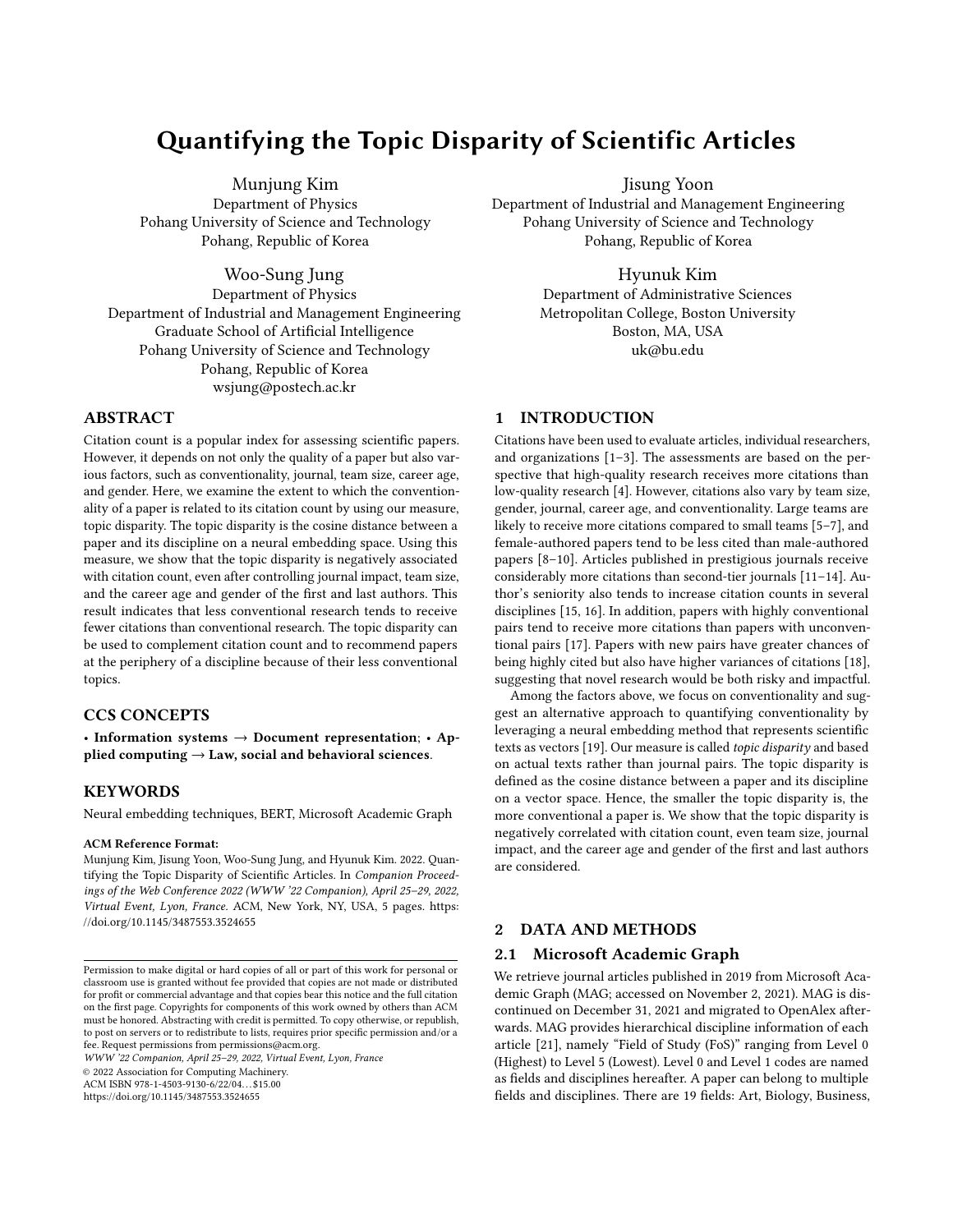<span id="page-1-0"></span>

Figure 1: A UMAP [\[20\]](#page-4-16) projection of 49 discipline vectors and the vectors of their 464,343 papers. Each small and large points correspond to a paper and a selected discipline, respectively.

Chemistry, Computer Science, Economics, Engineering, Environmental Science, Geography, Geology, History, Materials Science, Mathematics, Medicine, Philosophy, Physics, Political Science, Psychology, and Sociology.

#### <span id="page-1-1"></span>2.2 Topic disparity

For each paper, we convert the concatenation of title and abstract into real-valued vectors by using SPECTER [\[19\]](#page-4-14), a transformerbased machine learning model trained on scientific citations. We define the discipline vector  $V_j$  as the mean vector of papers that belong to discipline  $j$  as follows,

$$
V_j = \frac{\sum_i v_{i,j}}{N_j},\tag{1}
$$

where  $N_j$  is the total number of papers in discipline j and  $v_{i,j}$  is the embedding vector of paper  $i$  in discipline  $j$ . We assumed that  $V_j$  is the overall theme of discipline  $j$ .

The vector representations of papers and disciplines allow us to calculate  $D$  the topic disparity of a paper from its discipline. We define  $D_{i,j}$  as the cosine distance between the vector of paper *i* and the vector of discipline  $j$  to which  $i$  belongs. We limit our analysis to the top three disciplines (Level 1 FoS) for each field (Level 0 FoS) with respect to the number of papers. As we have 19 fields, 57 unique disciplines are expected to be selected if a discipline belongs to only one field. However, eight disciplines – "Algorithm", "Art History", "Cancer Research", "Control Theory", "Environmental Planning", "Humanities", "Industrial Organization", and "Optoelectronics" – are one of the top three disciplines for two different fields. Hence, our analysis actually examines 49 unique disciplines.

## 2.3 Genders of the first and last authors

We use Genderize [\(https://genderize.io/\)](https://genderize.io/) to infer the genders of the first and last authors of the papers in the selected 49 disciplines. We exclude papers of which authors are listed in alphabetical order (3% on average). For each given name, we assign either female or male if the probability returned from Genderize is higher than 0.7. If not, we use the Wiki-Gendersort algorithm [\[22\]](#page-4-17) to fill missing genders as much as possible. Initials are removed from given names in order to reduce noises.

Papers are then categorized into FF, FM, MF, or MM, depending on the gender of the first and last authors. F and M stand for female and male, respectively. For instance, if a paper is written by a female first author and a female last author, this paper is classified as FF. Although the proportions of these categories vary by discipline, in total, FF and MF have smaller numbers of papers than FM and MM (14.2% FF, 25.0% FM, 15.2% MF, 45.6% MM).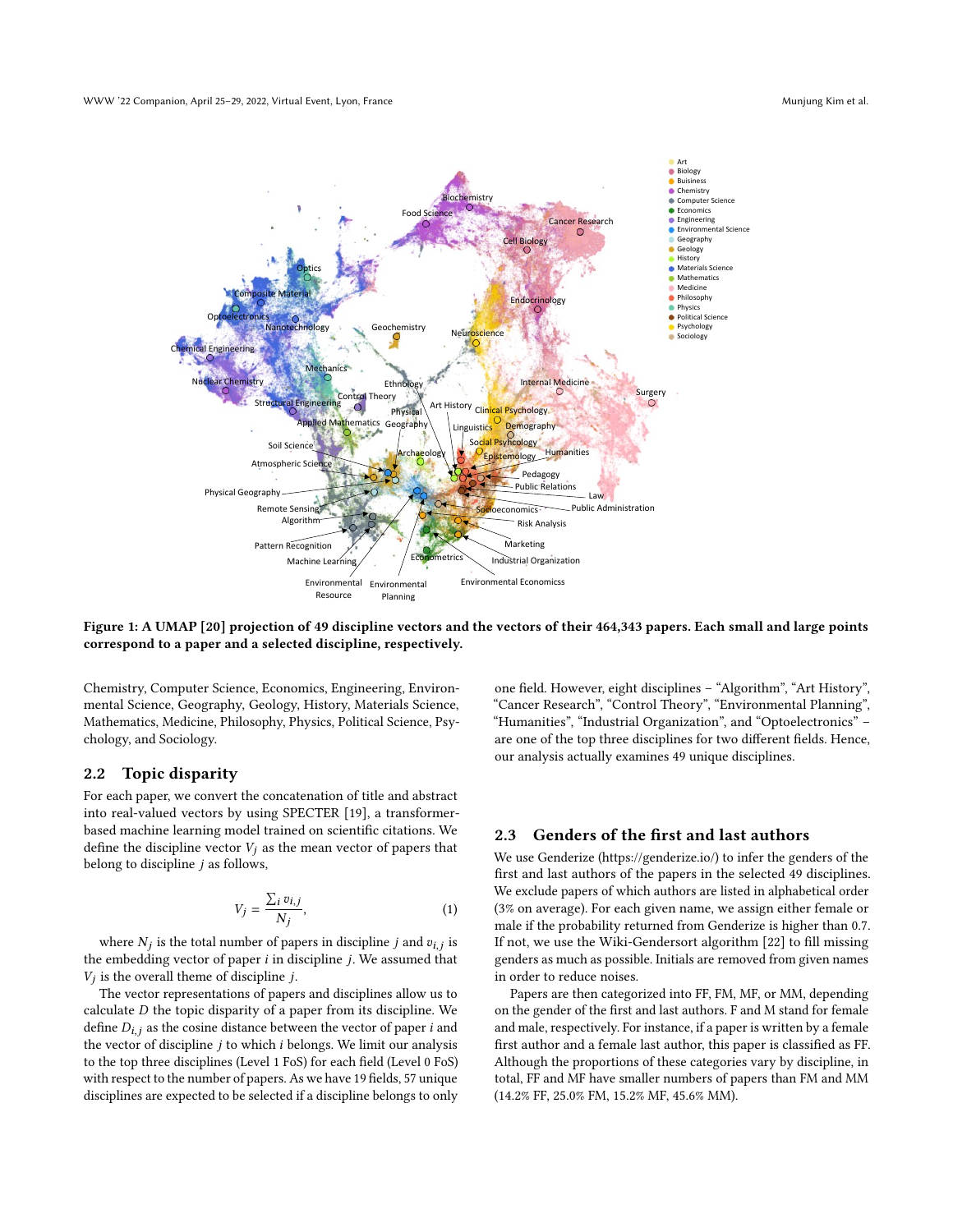<span id="page-2-1"></span>

Figure 2: The topic disparity distributions of the top three disciplines for each field in terms of the number of papers. Note that field and discipline are the highest and the second highest "Field of Study" levels. Eight disciplines – "Algorithm", "Art History", "Cancer Research", "Control Theory", "Environmental Planning", "Humanities", "Industrial Organization", and "Optoelectronics" – which belong to two fields are shown twice in different colors.

### 2.4 Journal Impact

We use the average citation count as a proxy of journal impact. The average citation count is calculated from the papers published before 2019. For each discipline, we classify the journals into three groups: top, middle, and low impact journals.

#### 2.5 Quantile regression

To examine the impact of topic disparity on citation count, we build quantile regression models for 0.50, 0.75, and 0.95 quantiles with the explanatory features in Table [1.](#page-2-0) The 0.25 quantile regression is not conducted as all citation counts are zero. We exclude papers of which the gender of the first or the last author is not inferred or the number of authors is larger than 10, in order to minimize the impact of missing values and outliers. The papers without journal information are also excluded. As a result, 464,343 papers from the 49 disciplines are used in the regressions.

## 3 RESULTS

The paper and discipline vectors are projected onto a two dimensional space by the UMAP algorithm [\[20\]](#page-4-16) (Figure [1\)](#page-1-0). Large and small points correspond to the 49 disciplines and their 464,343 papers, respectively. Overall, the projection is consistent with existing maps of science [\[23](#page-4-18)[–25\]](#page-4-19).

For all disciplines, the topic disparity distribution has a peak in the middle of the value range and is right-skewed (Figure [2\)](#page-2-1), implying most papers combine the overall theme of a discipline with some non-conventional components, while there is a small portion of papers pursuing genuinely novel topics.

<span id="page-2-0"></span>Table 1: The explanatory features of the regression models.

| Feature          | Description                                                |  |  |  |  |  |
|------------------|------------------------------------------------------------|--|--|--|--|--|
| Discipline       | The discipline which a paper belongs to.                   |  |  |  |  |  |
| Journal-High     | 1 if the journal impact is in the top 33.3%                |  |  |  |  |  |
|                  | of the discipline. 0 otherwise.                            |  |  |  |  |  |
| Journal-Mid      | 1 if the journal impact is below the top 33.3%             |  |  |  |  |  |
|                  | and over the bottom 33.3 % of the discipline. 0 otherwise. |  |  |  |  |  |
| Team Size        | Normalized number of authors.                              |  |  |  |  |  |
| Career Age-First | Normalized number of articles                              |  |  |  |  |  |
|                  | written by the first author and published before 2019      |  |  |  |  |  |
| Career Age-Last  | Normalized number of articles                              |  |  |  |  |  |
|                  | written by the last author and published before 2019       |  |  |  |  |  |
| Disparity        | Normalized topic disparity calculated as Section 2.2       |  |  |  |  |  |
| MF               | 1 if the gender of the first author is male                |  |  |  |  |  |
|                  | and the gender of the last author is female. 0 otherwise.  |  |  |  |  |  |
| FM               | 1 if the gender of the first author is female              |  |  |  |  |  |
|                  | and the gender of the last author is male. 0 otherwise.    |  |  |  |  |  |
| FF               | 1 if the genders of the first author and the last author   |  |  |  |  |  |
|                  | are both female. 0 otherwise.                              |  |  |  |  |  |

From the regressions, we find that the topic disparity is negatively correlated with citation count ( $p < 0.001$ ; Table [2\)](#page-3-0). This result suggests that papers of high disparity values tend to receive less citations than papers of low disparity values. On the other hand, team size and the career age of both first and last author are positively associated with citation count ( $p < 0.001$ ; Table [2\)](#page-3-0), indicating large teams and senior researchers tend to receive more citations. The coefficient of the career age of the last author is higher than the coefficient of the first author, showing that the last author's seniority has a greater impact on citation count. In all regressions, the relationship between citation count and the journal impact is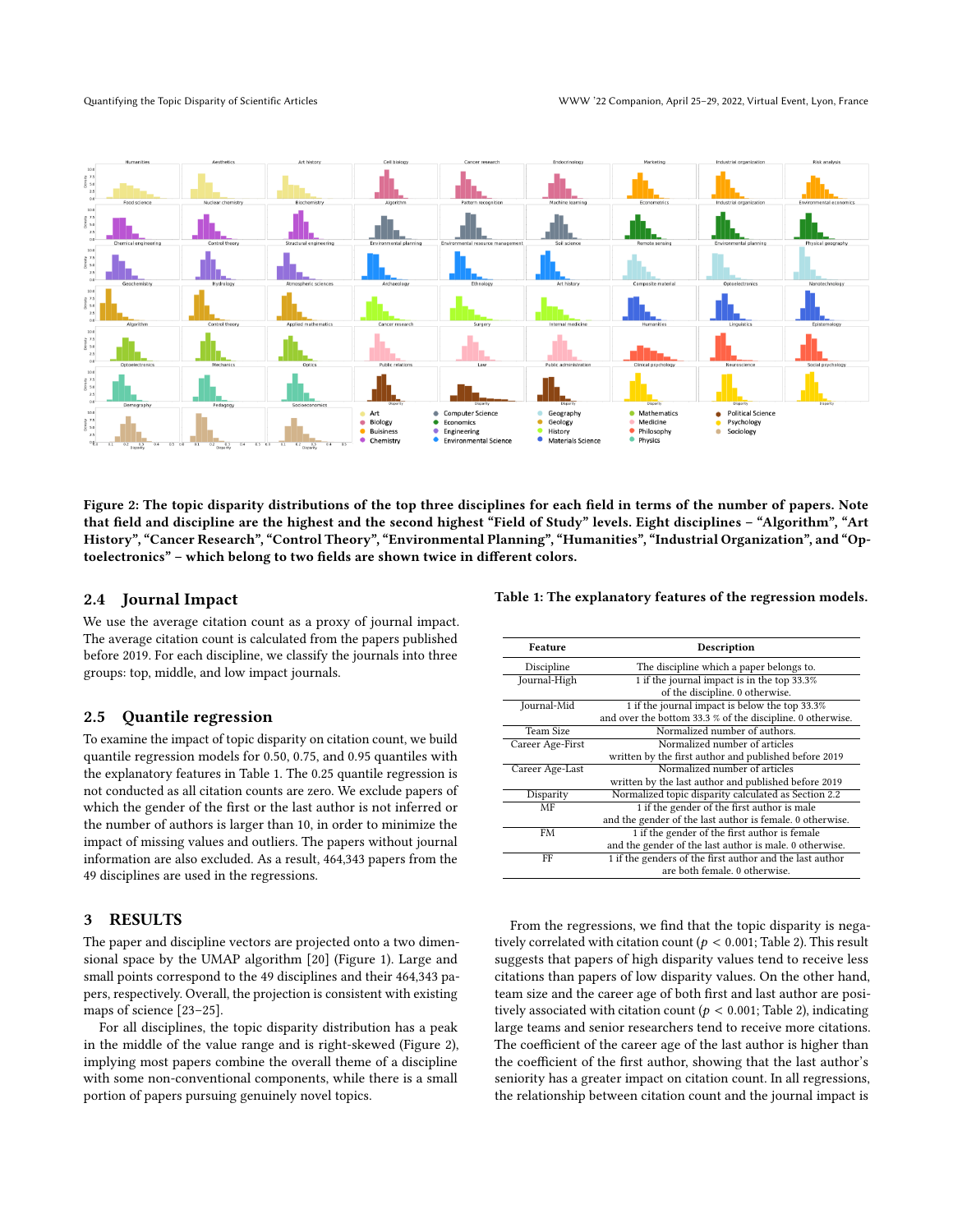#### Table 2: Quantile Regressions

<span id="page-3-0"></span>

| $(a)$ 0.50 quantile   |                     |                    |                     |                     |                     |                     |
|-----------------------|---------------------|--------------------|---------------------|---------------------|---------------------|---------------------|
| Feature               | Model 1             | Model 2            | Model 3             | Model 4             | Model 5             | Model 6             |
| Journal-High          | $3.89***(0.035)$    | $3.67***$ (0.043)  | $3.42***(0.039)$    | $3.89***$ (0.036)   | $3.42***(0.039)$    | $3.31***(0.043)$    |
| Journal-Mid           | $0.341***(0.037)$   | $0.421***$ (0.046) | $0.235***(0.041)$   | $0.371***$ (0.039)  | $0.237***(0.042)$   | $0.293***(0.045)$   |
| Normalized Disparity  | $-0.225***(0.007)$  | $-0.295***(0.008)$ | $-0.259***(0.007)$  | $-0.240***(0.007)$  | $-0.259***(0.008)$  | $-0.289***$ (0.008) |
| Normalized Team Size  |                     | $0.555***(0.008)$  |                     |                     |                     | $0.479***$ (0.008)  |
| Career Age-First      |                     |                    | $0.360***(0.007)$   |                     | $0.357***(0.007)$   | $0.336***(0.007)$   |
| Career Age-Last       |                     |                    | $0.742***(0.007)$   |                     | $0.745***(0.007)$   | $0.690***(0.007)$   |
| FF                    |                     |                    |                     | $-0.161***(0.019)$  | $-0.031(0.020)$     | $-0.044*(0.022)$    |
| FM                    |                     |                    |                     | $-0.074***$ (0.015) | $-0.044**$ (0.016)  | $-0.075***(0.018)$  |
| MF                    |                     |                    |                     | $-0.070***$ (0.018) | $0.040*(0.019)$     | 0.039(0.021)        |
| Constant              | $-0.430**$ (0.138)  | 0.078(0.169)       | 0.152(0.154)        | $-0.393**$ (0.144)  | 0.155(0.154)        | $0.601***(0.169)$   |
| Discipline            | Yes                 | Yes                | Yes                 | Yes                 | Yes                 | Yes                 |
| Pseudo $R^2$          | 0.082               | 0.085              | 0.087               | 0.082               | 0.087               | 0.089               |
| $(b)$ 0.75 quantile   |                     |                    |                     |                     |                     |                     |
| Variable              | Model 1             | Model 2            | Model 3             | Model 4             | Model 5             | Model 6             |
| Journal-High          | $7.31***$ $(0.079)$ | $6.73***$ (0.078)  | $6.20***$ (0.073)   | $7.31***$ (0.081)   | $6.20***$ (0.073)   | $5.84***(0.076)$    |
| Journal-Mid           | $1.15***(0.086)$    | $0.888***(0.085)$  | $0.749***$ (0.079)  | $1.14***$ (0.088)   | $0.750***$ (0.079)  | $0.595***(0.083)$   |
| Normalized Disparity  | $-0.442***$ (0.016) | $-0.446***(0.016)$ | $-0.382***(0.014)$  | $-0.442***(0.016)$  | $-0.386***(0.014)$  | $-0.404***(0.015)$  |
| Normalized Team Size  |                     | $0.863***(0.015)$  |                     |                     |                     | $0.675***(0.014)$   |
| Career Age-First      |                     |                    | $1.08***(0.010)$    |                     | $1.06***(0.010)$    | $1.01***(0.011)$    |
| Career Age-Last       |                     |                    | $1.61***(0.012)$    |                     | $1.61***(0.012)$    | $1.52***(0.013)$    |
| FF                    |                     |                    |                     | $-0.469***$ (0.043) | $-0.110**$ (0.039)  | $-0.116**$ (0.040)  |
| <b>FM</b>             |                     |                    |                     | $-0.264***(0.034)$  | $-0.134***(0.031)$  | $-0.157***$ (0.032) |
| MF                    |                     |                    |                     | $-0.240***$ (0.040) | 0.029(0.037)        | $-0.004(0.038)$     |
| Constant              | $-0.383(0.321)$     | $0.693*(0.317)$    | $1.01***$ (0.295)   | $-0.112(0.328)$     | $1.05***(0.296)$    | $1.79***$ (0.308)   |
| Discipline            | Yes                 | Yes                | Yes                 | Yes                 | Yes                 | Yes                 |
| Pseudo $\mathbb{R}^2$ | 0.097               | 0.100              | 0.107               | 0.098               | 0.107               | 0.109               |
| $(c)$ 0.95 quantile   |                     |                    |                     |                     |                     |                     |
| Feature               | Model 1             | Model 2            | Model 3             | Model 4             | Model 5             | Model6              |
| Journal-High          | $16.5***(0.322)$    | $15.4***(0.298)$   | $12.9***(0.253)$    | $16.3***(0.310)$    | $12.8***(0.256)$    | $12.2***(0.246)$    |
| Journal-Mid           | $2.71***$ (0.355)   | $2.10***(0.329)$   | $1.67***(0.279)$    | $2.45***(0.342)$    | $1.62***(0.283)$    | $1.31***(0.272)$    |
| Normalized Disparity  | $-0.854***(0.068)$  | $-0.822***(0.063)$ | $-0.620***$ (0.054) | $-0.849***$ (0.066) | $-0.611***$ (0.054) | $-0.620***(0.052)$  |
| Normalized Team Size  |                     | $1.75***(0.059)$   |                     |                     |                     | $1.11***$ (0.048)   |
| Career Age-First      |                     |                    | $4.92***(0.030)$    |                     | $4.88***(0.031)$    | $4.81***(0.030)$    |
| Career Age-Last       |                     |                    | $5.14***(0.039)$    |                     | $5.15***(0.039)$    | $5.02***(0.038)$    |
| FF                    |                     |                    |                     | $-1.86***(0.165)$   | $-0.402**$ (0.137)  | $-0.362**$ (0.132)  |
| <b>FM</b>             |                     |                    |                     | $-1.07***$ (0.133)  | $-0.296**$ (0.110)  | $-0.361***$ (0.106) |
| MF                    |                     |                    |                     | $-1.08***(0.157)$   | $-0.011(0.130)$     | 0.005(0.125)        |
| Constant              | 1.17(1.325)         | $3.55***(1.23)$    | $5.36***$ $(1.05)$  | $2.54*(1.28)$       | $5.80***$ (1.06)    | $7.00***$ (1.02)    |
| Discipline            | Yes                 | Yes                | Yes                 | Yes                 | Yes                 | Yes                 |
|                       |                     |                    |                     |                     |                     |                     |

\*\*\* $p < 0.001$ ,  $\frac{B}{p} < 0.01$ ,  $\frac{B}{p} < 0.05$ 

significantly positive ( $p < 0.001$ ; Table [2\)](#page-3-0). Hence, papers published in high-ranked journals tend to receive more citations. The coefficient of FF is negative and significant, except Model 5 of the 0.50 quantile regression ( $p < 0.05$ ; Table [2\)](#page-3-0). The coefficient of FM is also negative and significant ( $p < 0.01$ ; Table [2\)](#page-3-0).

#### 4 CONCLUSION

Here, we present a method for measuring the topic disparity of a paper by calculating the cosine distance between the paper and its discipline in a vector space. By applying this method, we examined the relationship between the topic disparity and citation count while considering journal impact, team size, career age, and gender.

Our result shows that there is a negative relationship between citation count and the topic disparity. Therefore, research papers focusing on topics far from the main research theme of a given discipline tend to receive fewer citations than papers dealing with conventional topics. A potential explanation for this observation is that areas studying less conventional topics are relatively small, so authors may receive fewer citations [\[26,](#page-4-20) [27\]](#page-4-21).

Our approach can be extended to investigate the relationships between the topic disparity and other attributes in science such as the accessibility of research papers and the demographics of authors. Moreover, with domain knowledge, the topic disparity would provide detailed insights into a discipline and its characteristics. We expect that the topic disparity identifies marginalized papers and researchers developing novel perspectives.